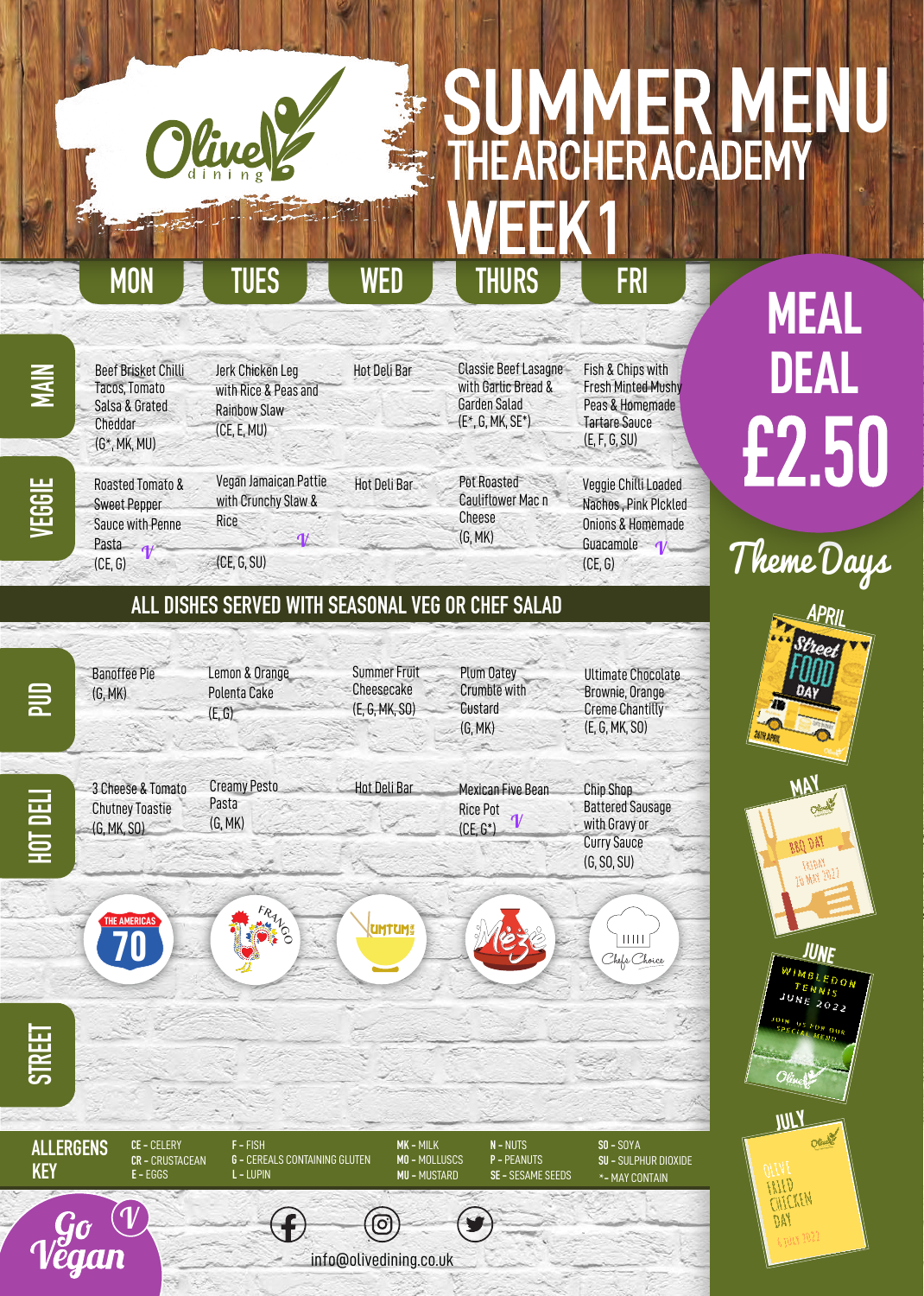## SUMMER **MENU** THE ARCHERACADEMY WEEK 2

Chicken Katsu Curry, Sticky Rice & Fresh Pickles

Sweet Potato & Aubergine Katsu Curry & Sticky

 $\overline{q}$ 

(E, G)

Rice (G)

**HGGH** 

Beef Meatballs & Penne Pasta  $(CE, G)$ 

Italian Summer Vegetable & Pesto

Tart (E, G, MK)

**MON TUES WED THURS FRI**

Classic Loaded Beef Burger with Burger

(E, G, MK, SE\*, SO, SU)

Thai Vegetable Stir Fry with Rice Noodles & Prawn Crackers (CR, G, SO, SU)

Lamb Moussaka with Greek Salad (CE, E, G, MK)

Harissa Roasted Vegetable Kebab with Herby Qunioa & Smoked Pepper Dip (MK)

Fish & Chips with Fresh Minted Mushy Peas & Homemade Tartare Sauce (E, F, G, SU)

**Margherita** Calzone with Italian Leaf Salad (G, MK, MU)

Theme Days

**MEAL** 

**DEAL**

£2.50

**JANUARY**

ANHAR

**MARCH JUNE**

 $NE$  2022

### **ALL DISHES SERVED WITH SEASONAL VEG OR CHEF SALAD**

Sauce